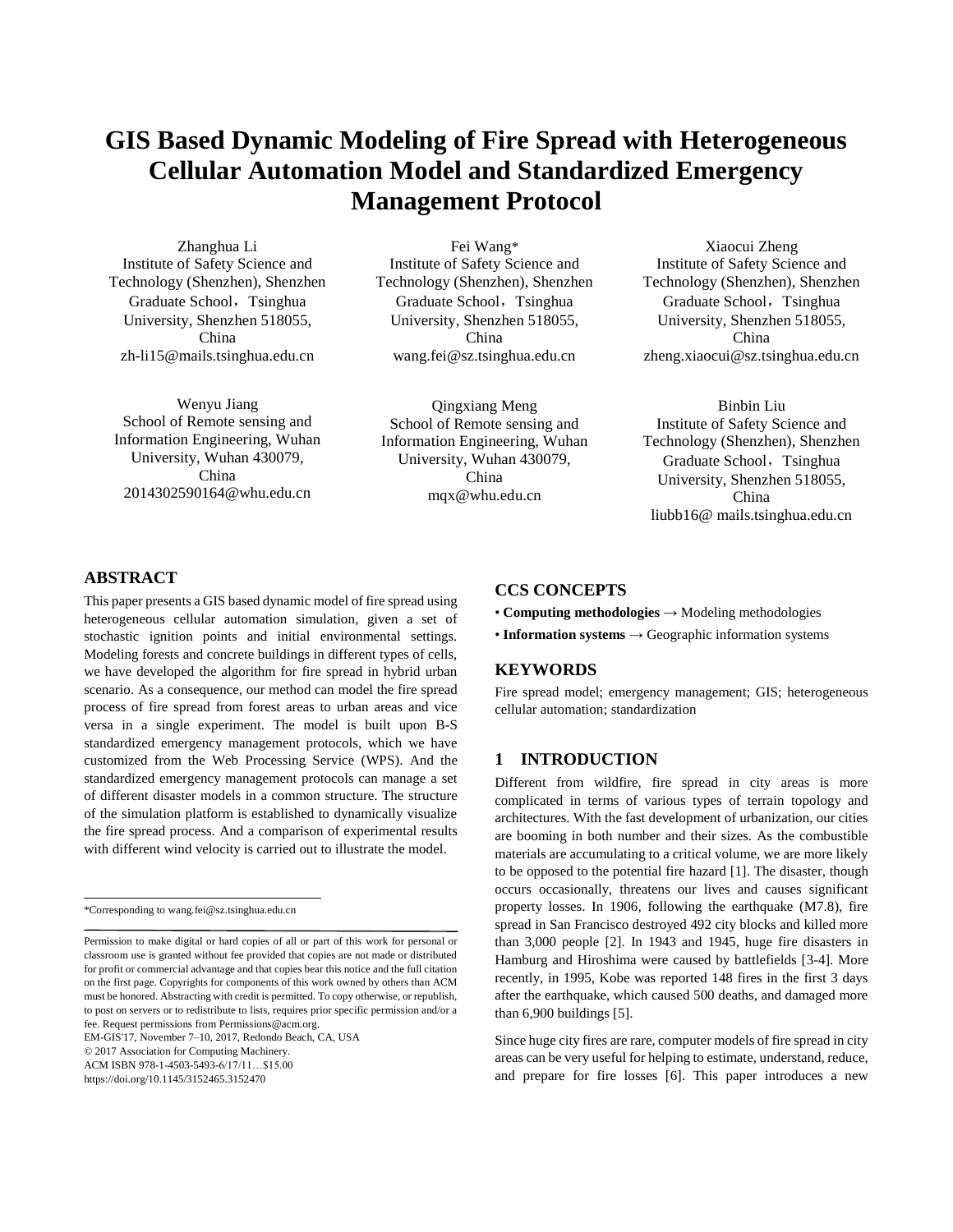simulation model developed to improve the estimation of fire spread in cities.

A large amount of scholars around the world has investigated the problem of city fires seriously. So far, three major categories of the city fire models are conducted to simulate the process. They are empirical models, probability models and physical models [7]. Empirical models, which are largely developed by Japanese scientists, have generalized empirical formulas according to historical data. They are simple in mathematic structure and easy to calculate. But they are loosely tied to the physical principals of city fire, and weak in portability. Probability models, which match the indefinite nature of fire spread in cities, adopt mathematical equations to describe the stochastic process of city fires. Though they have strong mathematical logic to support the models, like empirical models, they are weak in fire physical principal connections. Moreover, due to the use of numerous statistical parameters, they have high demand for calculation resources [8]. Physical models, which adopt fire spread rules to demonstrate the process of city fires, are more related to the real process the fire happens and spreads [9]. However, they also have weaknesses in computational efficiency. Especially when we want to simulate in large open areas, the whole process could be too complicated to calculate [10].

Recently, cellular automation model is broadly used in simulating fire spread process. Due to its capability of describing a dynamic system in discrete time and space, the model can be adaptive to many applications. When simulating large-scale fire spread, the scattered lattice gird could be viewed as the cells, which are the fundamental operating units of the model. Since all the cells are subjected to the same rules and updated their statuses simultaneously according to the boundary conditions [11], the whole calculation process shall be quite simple. Each individual cell computes its own status according to the rules it shall obey without considering the other cells. However, despite the model's simplicity and effectiveness, the traditional cellular automation model simulating the fire spread process neglects the hybrid properties of the cities, including both forests areas and building areas in one city, that fails to make a trustable outcome of the simulation [12].

Note that city fires do not usually come along, it always occurs with other disasters. For example, after a significant earthquake, many fires may ignite simultaneously throughout city areas as a result of electric arcing due to short circuits, disrupted gas flames on appliances, and overturned candles [13]. So far, fire spread models do not usually interact with other disaster models and few standardizations for uniformed communication strategies in disaster model management is established. This could be a problem, since in many cases, especially in emergency management scenarios, we should involve the fire spread models into other related disaster models and interact with them [14]. Only by this way can we make the informed decision in disaster rescue.

In this paper, a GIS based dynamic modeling of fire spread with heterogeneous cellular automation model is proposed. Different This paper is organized as follows. Section 2 depicts the methods of building models, including cellular automation model of fire spread in forests, building cell status, cellular automation model of fire spread within a concrete building and among different buildings. Section 3 articulates the method of using heterogeneous cellular automation models to simulate the city fires in hybrid scenarios. Section 4 presents the standard protocols for disaster models management. Section 5 concludes the paper.

# **2 MODEL DESCRIPTIONS**

# **2.1 Cellular Automation Model of Fire Spread in Forests**

When using cellular automaton model to simulate fire spread in forests, we usually divide the simulation areas into grids with length *a*. The size of *a* should be chosen appropriately. If the value of *a* is too big, the effect of the simulation will be bad. On the contrary, if it is too small, the calculation could be too hard to implement. As shown in Fig. 1, Moore neighbors is presented to simulate the fire spread process in forests [2].

| i-1, j-1 | i-1, j | i-1, j+1 |  |  |
|----------|--------|----------|--|--|
| i, j-1   | i, j   | i, j+1   |  |  |
| i+1, j-1 | i+1, j | i+1, j+1 |  |  |

#### **Fig. 1: Moore neighbors**

The status of cell (*i, j*) at *t+1* is determined by its status at *t* and the velocity of fire spread to it from its Moore neighbors. Eq. (1) shows the parameters contributing the fire spread velocity in forests [7].

$$
R = R_o K_s K_\varphi K_\omega \tag{1}
$$

Where  $K<sub>s</sub>$  stands for the adjusting parameters of the forest type. Table 1. shows the value of  $K<sub>s</sub>$  in terms of the forest type.

## **Table 1: Forest Types with Different**  *K s* **Values**

| Forest<br>Types | Rivers,<br>concrete<br>buildings,<br>barren<br>lands | Farm<br>lands | Broad-<br>leaved<br>forest | Mingle<br>d forest | Bush | Grass<br>lands | Coniferou<br>s forest |
|-----------------|------------------------------------------------------|---------------|----------------------------|--------------------|------|----------------|-----------------------|
| Κ.              |                                                      | 1.0           | 13                         | 0.5                | 10   | 15             | 1.8                   |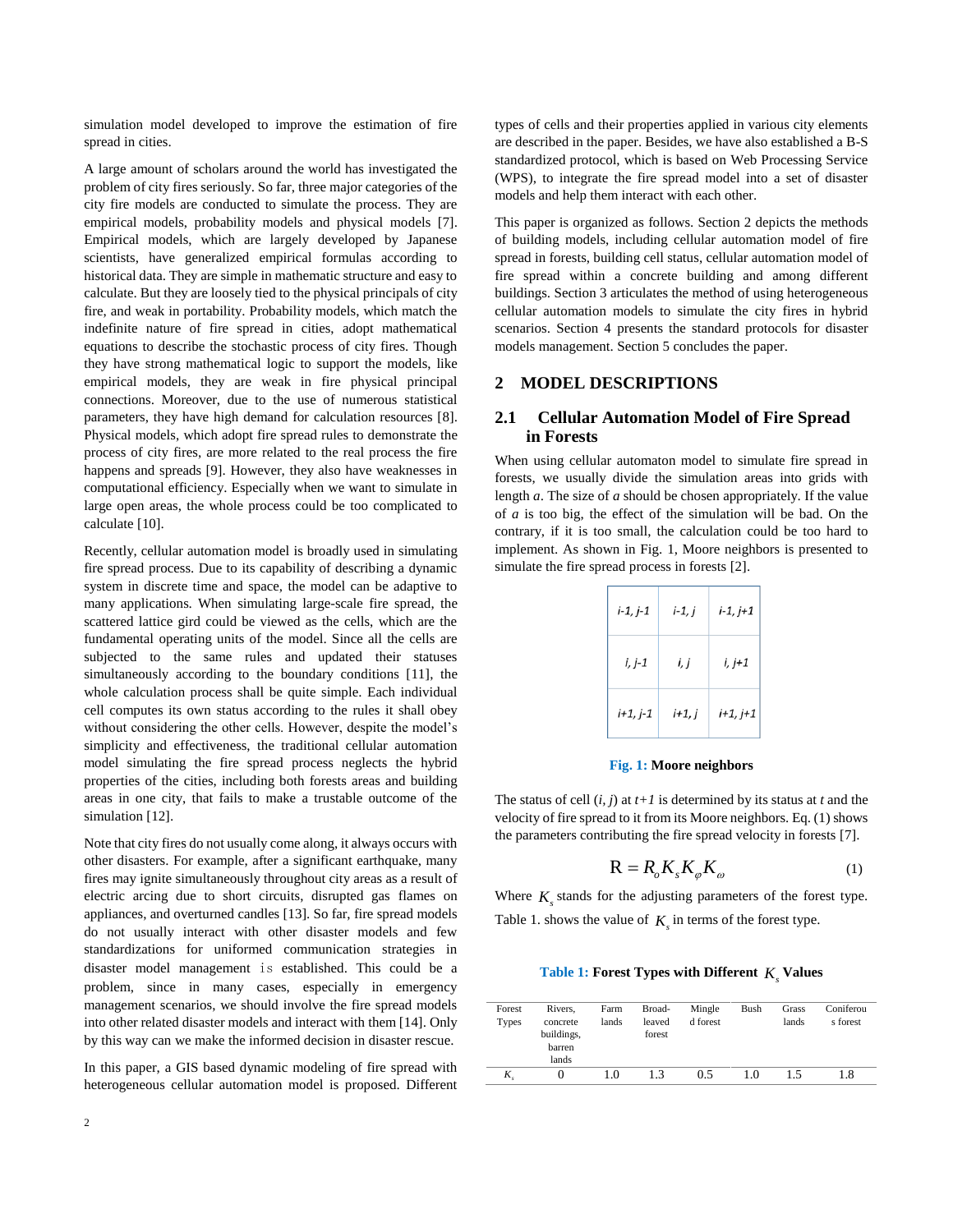$K_{\varphi}$  represents the slope of the terrain between the two neighboring cells. Eq. (2) shows the  $K_{\varphi}$  value between the two neighboring cells.

$$
K_{\varphi} = e^{3.533(-1)^{G} \tan \varphi^{1.2}} = e^{3.533(-1)^{G \left| \frac{h_{k,l} - h_{i,j}}{a} \right|^{1.2}}}
$$
(2)

Where  $h_{k,l}$  stands for the height of the cell *(k, l)*. And  $h_{i,j}$  stands for the height of the central cell. From the equations, we can see that when  $\frac{h_{k,l} - h_{i,j}}{h} > 0$ *a*  $-\frac{n_{i,j}}{n_{i,j}} > 0$ , fire spread upwards could be intensified,

on the contrary, if  $\frac{h_{k,l} - h_{i,j}}{g} < 0$ *a*  $-\frac{n_{i,j}}{2}$  < 0, the fire velocity could be slowed down.

 $K_{\omega}$  is the adjusting parameter for wind, where  $K_{\omega} = e^{0.1783V \cos \theta}$ , the  $\theta$  stands for the rotation angel from downwind direction to the current wind direction clockwise.

## **2.2 Building Cell Status**

In order to build our heterogeneous cellular automation model applied to hybrid city fires, it is important to review some foundations of using cellular automation models to simulate fire spread process. In cellular automation models, the base map is divided into small grips, which are also the individual working units calculating whether the fire has spread to its current position. In classical cellular automation models, the status of the cells could be in five phases, namely dormant, growth, fully developed, decay and extinguishment. As shown in Fig. 2, dormant phase indicates that no fire or ignition occurs in the current cell. And once ignition occurs in the current cell, fire might grow up to a fully sustained fire before flashover, during which is at the status of growth phase. When the cell reaches the status of fully developed after flashover, it has the capability to release heat and ignite neighbouring cells. When the burning fuels gradually wear out, the cell's status changes from decay to extinguishment.



**Fig. 2: The phases of enclosure fire development [3]**

# **2.3 Cellular Automation Model of Fire Spread within a Concrete Building**

Modeling fire from rooms to rooms within a building is the foundation of our work. And the physical principals of modeling the fire from one building to another due to radiation is the same as modeling fire spread within the building. Neighbors in fully developed status may ignite adjacent rooms through doorways and windows. For the fire spread modeling within a building, we consider conditions of fire spread in both horizontal and vertical directions. While probabilistic methods are taken advantage of to describe the status of the cells in compartments and the barrier failure in the fire spread modeling of horizontal directions inside a building, wind direction and velocity, which are critical to fire spread in vertical directions [15], are carefully considered in our model.

In our dynamic fire spread modeling, cellular automation model is mainly adopted to simulate the fire spreading process, due to its ideal property of finite status and transfer capability in the dimensions of time and space. In our case, we denote each compartment (room) as one cell, which has the status of dormant (before ignition), growth (before flashover), fully developed fire (before decay) decay (before extinguishment) and extinguishment, to form the basic elements of the model.

#### 2.3.1 *Fire Spread within a Building through Horizontal Directions.*

According to the hypnosis above, each compartment (room) is represented as a cell in Cellular Automation Model. When calculating the fire spread in the same floor, whether a room is ignited is depending on two factors, the neighboring burning room is at the status of fully developed and the barriers between the burning room and the non-burning room fails. Only when the current room is at the status of fully developed and the barriers (mainly closed doors and windows) between rooms fails, the neighboring non-burning rooms can be ignited in the next time step by fire flames.

When a room is ignited, the duration from ignition to flashover is determined by Eq. (3) [16]:

$$
t = \sqrt{\frac{750A_0\sqrt{H_0}}{\alpha}}\tag{3}
$$

Where *t* is the time from ignition to flashover in a compartment; *A<sup>0</sup>* is the area of the ventilation opening;  $H_0$  is the height of the ventilation opening;  $\alpha$  is the growth coefficient and the empirical value of  $\alpha$  is shown in Table 2.

#### **Table 2: Fire Growth Parameter**

| Fire Growth Rate | Fire Growth Parameter $\alpha$ | Time $(s)$ |
|------------------|--------------------------------|------------|
| Slow             | 0.0029                         | 600        |
| Medium           | 0.012                          | 300        |
| Fast             | 0.047                          | 150        |
| Ultra-fast       | 0.188                          | 75         |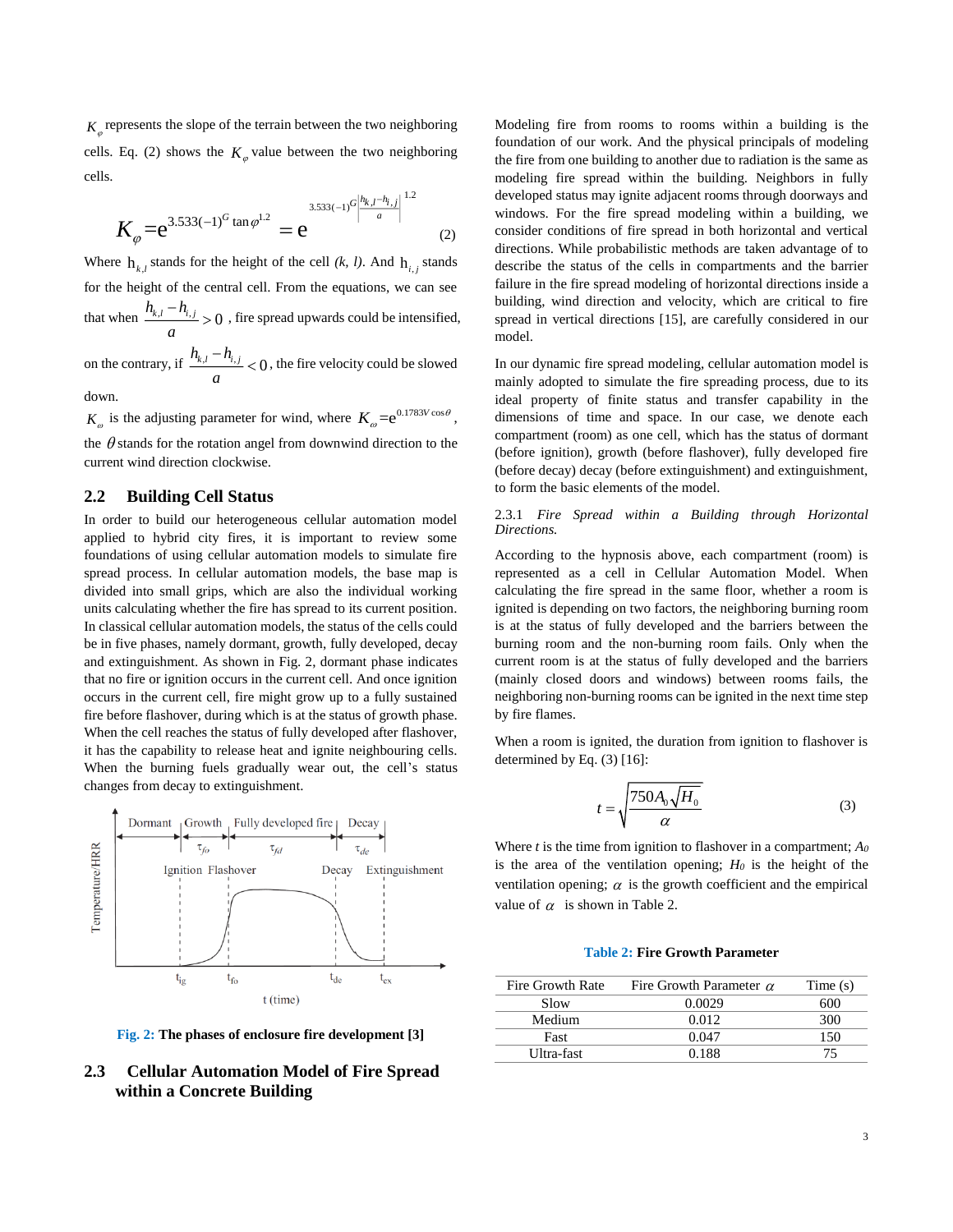Another factor influencing the fire spread at the same floor is the barrier failure. We assume that the barrier failure conforms normal distribution [17]. Thus the density function of barrier failure is described by Eq. (4) [17]:

$$
P_{bf}(t) = \frac{1}{\sigma_{bf} \sqrt{2\pi}} \exp(-[(t - t_0) - \mu_{bf}^T)^2 / 2\sigma_{bf}^2)
$$
\n(4)

Then the probability of the barrier failure is represented by Eq. (5) [17]:

$$
P_{bf}(t) = \int_{t_{f0}}^{t} \frac{1}{\sigma_{bf}\sqrt{2\pi}} \exp(-[(t - t_{f0}) - \mu_{bf}^{\prime}]^{2} / 2\sigma_{bf}^{2}) dt (0 \le t - t_{f0} \le \tau_{fd})
$$
\n(5)

According to the fire safety design, the mean fire-resistance duration  $\mu_{bf}$  and the deviation  $\sigma_{bf}$  can be known from ISO 834 standard [18]. Note that doors are the main barrier in the building and wood is the typical materials of doors here in China. Therefore, according to ISO 834 standard, the mean fire resistance duration is 10 minutes and the standard deviation is 1.5 minutes.

#### 2.3.2 *Fire Spread within a Building through Vertical Directions.*

Besides the two pre-conditions, current burning room in the fully developed status and barrier failure, fire spread through vertical directions should meet the wind velocity criteria. According to H.X. Chen etc. [19], in order to transmit the fire flame, wind velocity must reach a critical value, which is described in Eq. (6):

$$
V > \sqrt{2(1 - \frac{T_0}{T_g})gH/(C_{p,W} - C_{p,L})}
$$
\n(6)

In Eq. (4),  $T_0$  is the ambient temperature;  $T_g$  is the burning room's temperature;  $C_{p,w}$  and  $C_{p,L}$  are, respectively, the pressure coefficients of windward side and leeward side.

# **2.4 The Modeling of Fire Spread among Buildings**

Radiation ejected out from burning rooms by gas and flames fluxes through windows. The received radiation of a room in another building is the sum of heat absolved from all the facing rooms. To figure out the total radiation, the configuration factor (or view factor), which is used to estimate of the fraction of the heat transferring from rooms in one building to rooms in other buildings, is of great importance [20]. In our model, we have carefully considered the configuration factors. Besides radiation, branding is also another significant way to transmit fire. And we will discuss the process in this section.

#### *2.4.1 The Configuration Factor*

The configuration factor, or view factor, is a parameter describing the [radiative heat transfer](https://en.wikipedia.org/wiki/Radiative_heat_transfer) process. It stands for the proportion of the radiation which leaves surface A that strikes surface B [21]. And Eq. (7) presents the method to calculate the configuration factor from surface A to surface B [21]:

$$
F_{1\to 2} = \frac{1}{A_1} \int_{A_1} \int_{A_2} \frac{\cos \theta_1 \cos \theta_2}{\pi s^2} dA_2 dA_1
$$
 (7)

Where  $\theta_1$  and  $\theta_2$  are the angles of the ray and the perpendicular line between the two differential areas of the surface [21]; and *s* is the length of the ray.

#### *2.4.2 Fire Spread among Buildings Due to Radiation*

Burning rooms ejected radiation via gas and flame. And the radiation received by the target room is the sum of the energy emitted from multiple sources. According to the data in Quintiere (2006), the empirical relationship between summed heat received and the ignition delay is shown in Table 3 [22].

#### **Table 3: Relationship between Radiation and Ignition Delay**

| Radiation $(kW/m2)$ | Time delay until ignition (min) |
|---------------------|---------------------------------|
| 12.5                | 30                              |
| 15                  | 25                              |
| 17.5                | 10                              |
| 20                  |                                 |
|                     |                                 |

In our settings, we assume that the duration of each time step is 5 minutes, then according to the data in the Table 3, the total radiation received from multiple sources should be above  $20 \text{kW/m}^2$ . Window flames and room gas are the two main source of radiation that should be calculated separately. The radiation transferred from window flames and room gas respectively is described in Eq. (8) and Eq. (9) [20]

$$
I_z = \phi_z \varepsilon_z \sigma (T_z^4 - T_a^4) \tag{8}
$$

$$
I_f = \phi_f \varepsilon_f \sigma (T_f^4 - T_a^4) \tag{9}
$$

where  $T_f$ ,  $T_z$  and  $T_a$  are the temperatures of the burning room, flame and ambient respectively;  $\varepsilon_f$  and  $\varepsilon_z$  stands for the emissivity of

the room gas and flame;  $\sigma$  is the Stefan-Boltzmann constant.

#### *2.4.3 Fire Spread among Buildings Due* t*o Branding*

Branding is another significant factor of fire spread, which usually occurs at the latter phase of the fire [23]. It can ignite cells far away by carrying the burning sphere-like grains from the current fire spreading areas via wind. In our simulation, probabilistic methods are used to calculate this stochastic process with the variation of wind direction and strength, fire brand size and empirical data.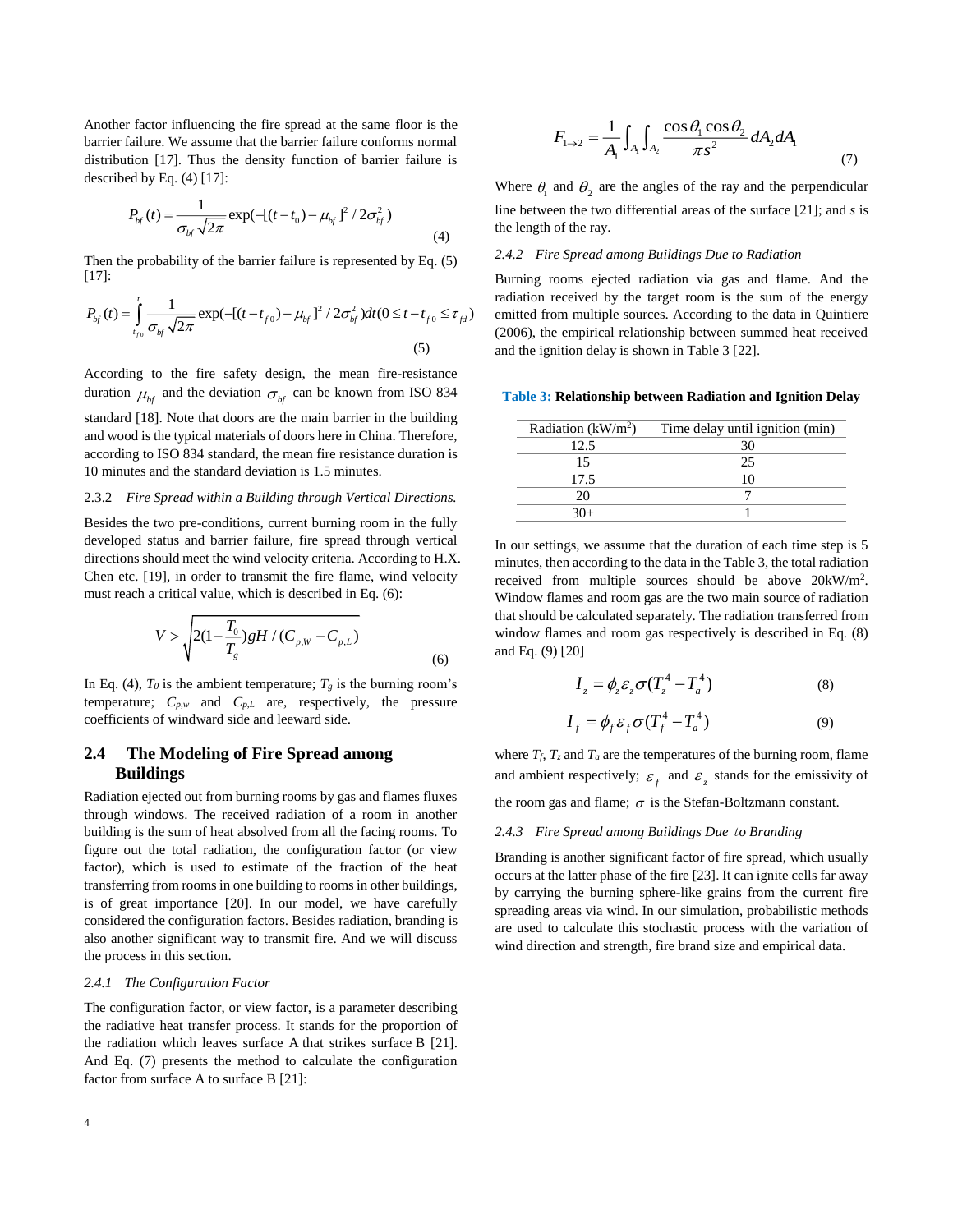

**Fig. 3: Himoto and Tanaka's probabilistic brand transport model [23]**

Fig. 3 describes the stochastic process of the firebrand scattering emitted from a burning building [23]. X axis stands for the wind direction, whereas the Y axis points to the orthogonal direction of the wind direction. A log-normal distribution  $P_x$  is described as the distribution of the firebrand along wind direction; whereas a normal distribution *P<sup>y</sup>* is described as the distribution of the firebrand along the orthogonal direction of the wind direction. And they can be calculated by Eq.  $(10)$  and Eq.  $(11)$ .

$$
P_{X} = \frac{1}{\sqrt{2\pi}\sigma_{X}X} \exp\{-\frac{(\ln X - \mu_{X})^{2}}{2\sigma_{X}^{2}}\}
$$
(10)

$$
P_Y = \frac{1}{\sqrt{2\pi}\sigma_Y} \exp\{-\frac{Y^2}{2\sigma_Y^2}\}\tag{11}
$$

where  $\mu_X$  is the mean of logarithm natural of the transport distance  $\ln X$ ;  $\sigma_X$  and  $\sigma_Y$  are the standard deviation along X axis and Y axis respectively.

# **3 METHOD OF HETEROGENEOUS CELLULAR AUTOMATION MODELS TO SIMULATE THE CITY FIRE IN HYBRID SCENARIOS**

## **3.1 Partition of the Heterogeneous Cells**

So far, we have discussed the cellular automation models applied to different scenarios in city fire context. To integrate them as a whole, and run the simulation of the heterogeneous cellular automation model, it is quite important to segment the base map to distinguish the different regimes and value them in different cells' properties. In our city fire spread model, the base map can be segmented into two parts, one is the forest regions (trees, parks, or forests near the city), and the other is buildings areas. Since the two different areas have different burning properties, we should value them in different cell types. As we have discussed above, in forest areas, the land could be divided into grids with the same size, and the building areas, however, should be viewed as a set of cells collection, where each compartment is viewed as a cell. Fig. 4 shows a typical segmentation of the urban area.



**Fig. 4: Base map segmentation**

In Fig. 4, the areas circled by red is the forest area, where all the cells should conform to the forest cellular automation model. And areas circled by yellow is the building area, whose cells should be applied to the building cellular automation model. Note that there is a river circled by green that is viewed as the mitigation area, fire shall not transmit through the area. And only the branding process can help to transfer fire to another side.

There still remains a question that how can the fire transmit from forest areas to building areas or from building areas to forest areas, since it is obvious that there is a boundary between forest areas and building areas. In classical physical fire spread models, fire spreads because the radiation transmits from the current burning objects to the subject that is going to be ignited. Considering the cases that the fire transferring from forest areas to building areas, since forests fire emits a large amount of heat, the building next to the boundary is very likely to be ignited in the next time step when the fire spreads to the boundary. And in the case of fire spreads from building areas to forests areas, forests are unlikely to be ignited since the heat released from the compartment is comparatively small.

Another possible way of transferring fire is branding. Since branding is a stochastic process, it can cause fire whether from forest areas to building areas or vice versa.

# **4 STANDARD PROTOCOLS FOR DISASTER MODELS MANAGEMENT**

City fires do not usually occur along. They always come with other disasters. For example, a major earthquake could lead to ignition spots scattered around the city, which may cause huge city fires. In complex disaster model management, it is always required to make use of several disaster models together to tackle complicated problems. Different disaster models do not usually integrate in a fixed server. They are, actually, installed in a distributed way. So there is need for building a common standard protocol to organize all the disaster models and help them interact with each other.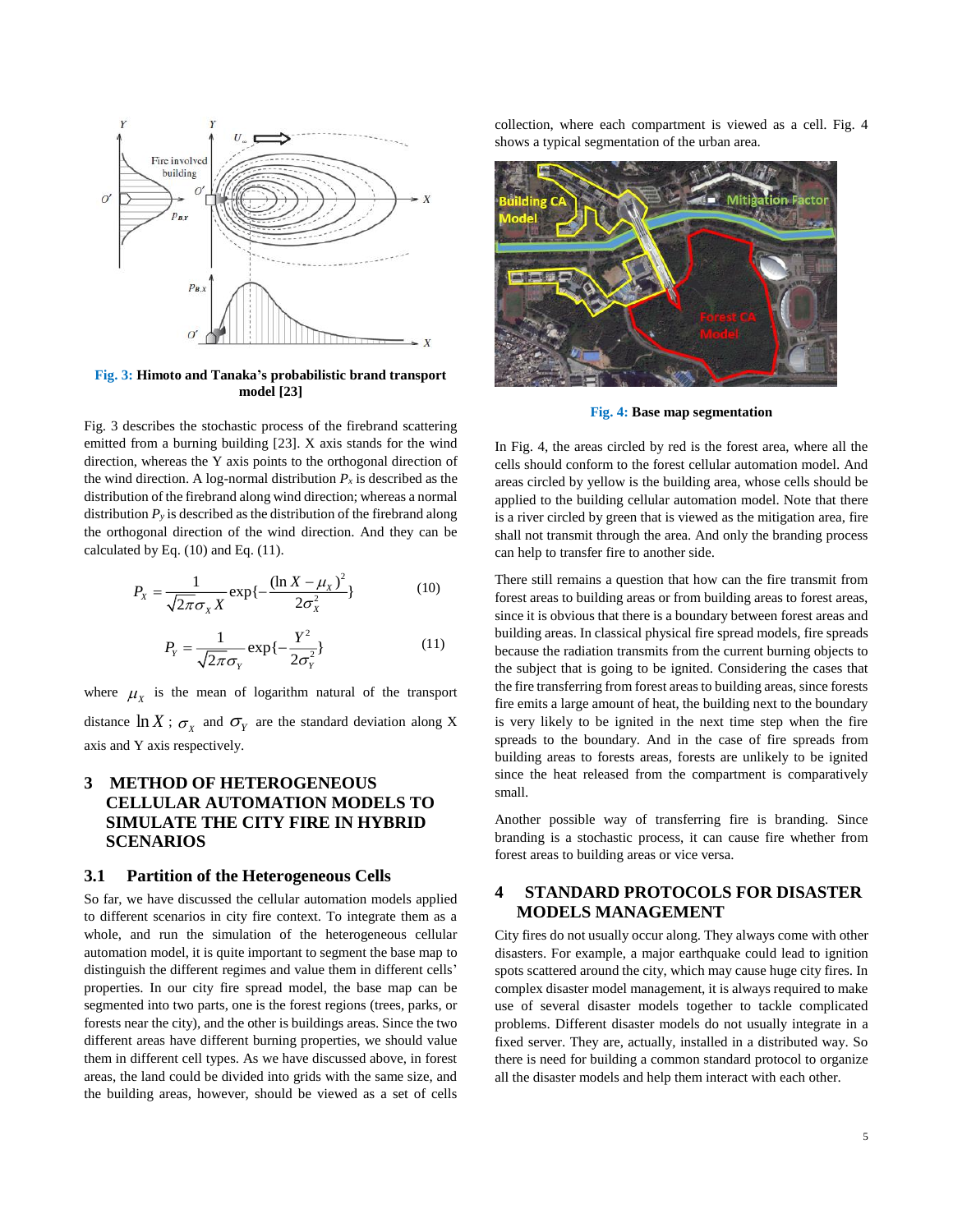Since all the models are deployed in a distributed manner, building a web based protocol structure will help to solve the problems. By developing a B-S management structure of the disaster models, we are able to integrate all the disaster models and make them work together under standardized management.

As shown in Fig. 5, the users from the web-side could access the specialized disaster models through URL. Then the server-side will accept the Web-side user's requests. After interacting with the database and calculating the models with the input parameters, the result should be sent back and visualize to the user in the web-side.



**Fig. 5:** B-S **management structure**

In the simulation process, the user visits the Web interface of the fire simulation system, creates the fire points and sets the fire model parameters. Then the web-end sends the parameters to the server side in the standard XML data format. The application service program on the server side calculates the fire model according to the parameters. Finally, the simulation data is sent back to the webend in standard JSON format, and the web browser resolves and displays the simulation data.

# **5 SIMULATIONS AND DISCUSSIONS**

## **5.1 Simulation Conditions**

In order to verify the model, several simulations were conducted in the area of the University Town of Shenzhen. As shown in Fig. 6, by setting the parameters and ignition point, our simulation program will calculate the fire spread range and demonstrate it on the platform in every time step. In the experiment, our program is supposed to calculate the fire spread range every 5 minutes. Each circle stands for the calculation result of each time step. As a consequence, you can see the fire spread range at 5 minutes, 10 minutes and 15 minutes respectively under the conditions of environmental and cellular settings.



**Fig. 6: Fire simulation platform**

The fire was started at the forest area of the University Town of Shenzhen. Reference wind velocity is varied from 3, 12, to 24 m/s. And the rest of the parameter settings related to the fire spread are shown in Table 4.

|  |  | <b>Table 4: Parameter Settings Related to the Fire Spread</b> |  |  |  |  |  |  |  |
|--|--|---------------------------------------------------------------|--|--|--|--|--|--|--|
|--|--|---------------------------------------------------------------|--|--|--|--|--|--|--|

| <b>Parameters</b>             | <b>Values</b>           |  |  |  |
|-------------------------------|-------------------------|--|--|--|
| <b>Wind Direction</b>         | South                   |  |  |  |
| Wind Velocity                 | $3, 12, 24 \text{ m/s}$ |  |  |  |
| Temperature                   | $30^{\circ}$ C          |  |  |  |
| Humility                      | 80%                     |  |  |  |
| Length of the Cell            | 1 meter                 |  |  |  |
| Time Slot of Each Calculation | 5 minutes               |  |  |  |
| Simulation Time               | 15 minutes              |  |  |  |
| The Numbers of the Status of  | 5                       |  |  |  |
| the cells                     |                         |  |  |  |

### **5.1 Results and Discussions**

In a sequence of time, examples of simulated fire spread are shown in Fig. 7. In this simulation, the wind blows south. The yellow point indicates the ignition point. The red circle stands for the fire spread range within each time step. Column (A) illustrates the simulation results at  $V = 3$  m/s, column (B) illustrates the simulation results at  $V = 12$  m/s, and column (C) illustrates the simulation results at V  $= 24$  m/s.



## **Fig. 7:** Results of fire spread simulation. (A)  $V = 3$  m/s, (B)  $V =$ **12 m/s, (C) V = 24 m/s**

From the images above, it is quite obvious that the fire spread rates increase with the increment of wind velocity. At present, we have only considered the conditions when fire spreads in forest areas. In the future, simulations of fire spread in a more hybrid scenarios will be implemented, and the fire mitigation factors will also be taken into account.